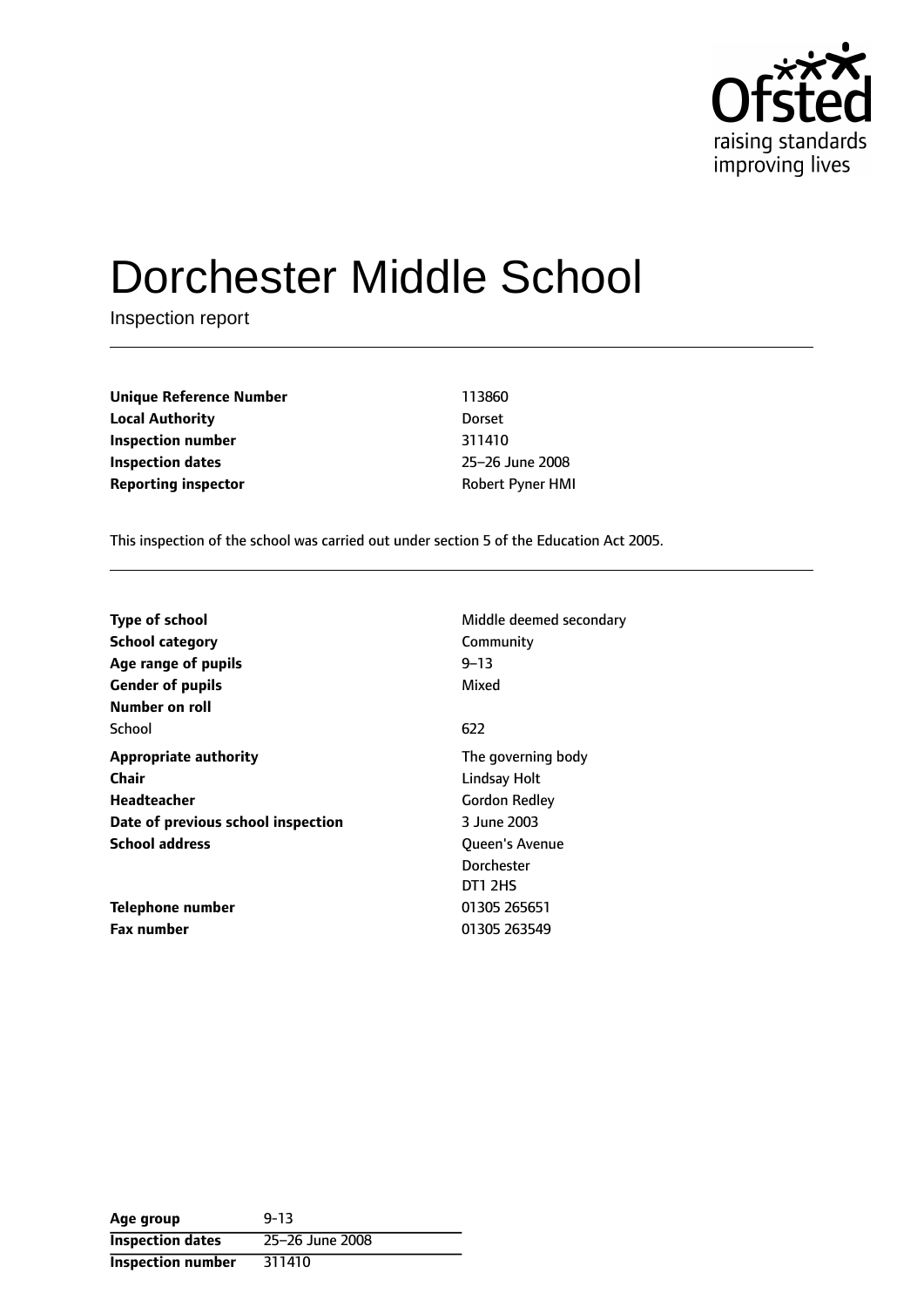.

© Crown copyright 2008

#### Website: www.ofsted.gov.uk

This document may be reproduced in whole or in part for non-commercial educational purposes, provided that the information quoted is reproduced without adaptation and the source and date of publication are stated.

Further copies of this report are obtainable from the school. Under the Education Act 2005, the school must provide a copy of this report free of charge to certain categories of people. A charge not exceeding the full cost of reproduction may be made for any other copies supplied.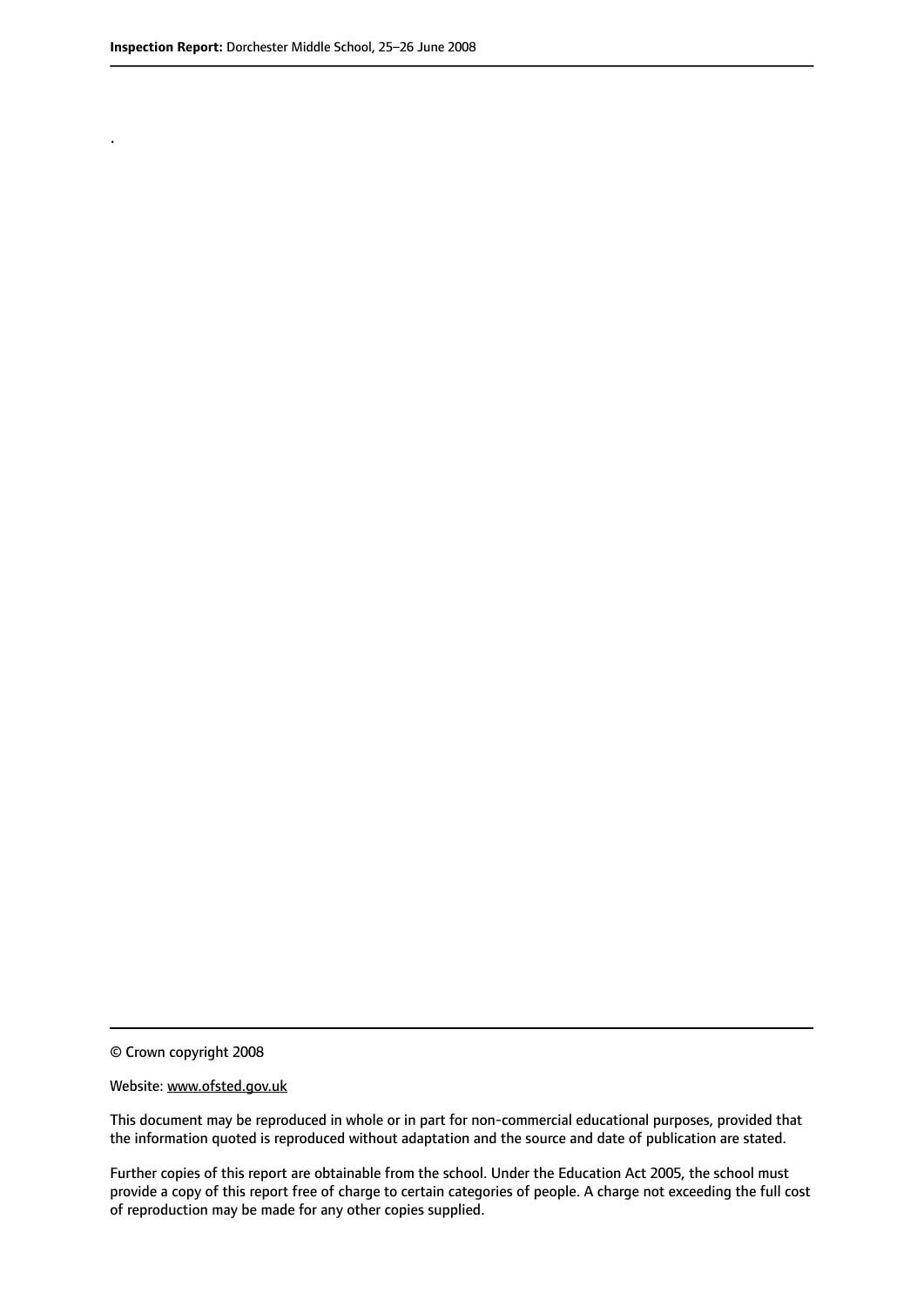# **Introduction**

The inspection was carried out by one of Her Majesty's Inspectors and three Additional Inspectors.

## **Description of the school**

Dorchester Middle is a large oversubscribed 9 to 13 school serving the western side of the town and villages beyond. It has a nine place speech and language resource base on site. The attainment of pupils on entry to the school is broadly average. The proportion of boys is higher than in most schools. The percentage of pupils with learning difficulties and/or disabilities, including those with a statement of special educational needs, is above average. A few students come from minority ethnic groups and there is a very small number for whom English is an additional language.

The school is an accredited training school for student teachers working in partnership with the universities of Plymouth, Exeter and Bath. It has very strong partnerships with providers across the 4 to 19 age range through the Dorchester Area Schools Partnership (DASP). In 2007, the school gained specialist science and mathematics status in partnership with three local secondary schools. In addition, it has the following awards: Investor in People, Healthy School, SportsMark and ArtsMark Silver.

## **Key for inspection grades**

| Grade 1 | Outstanding  |
|---------|--------------|
| Grade 2 | Good         |
| Grade 3 | Satisfactory |
| Grade 4 | Inadequate   |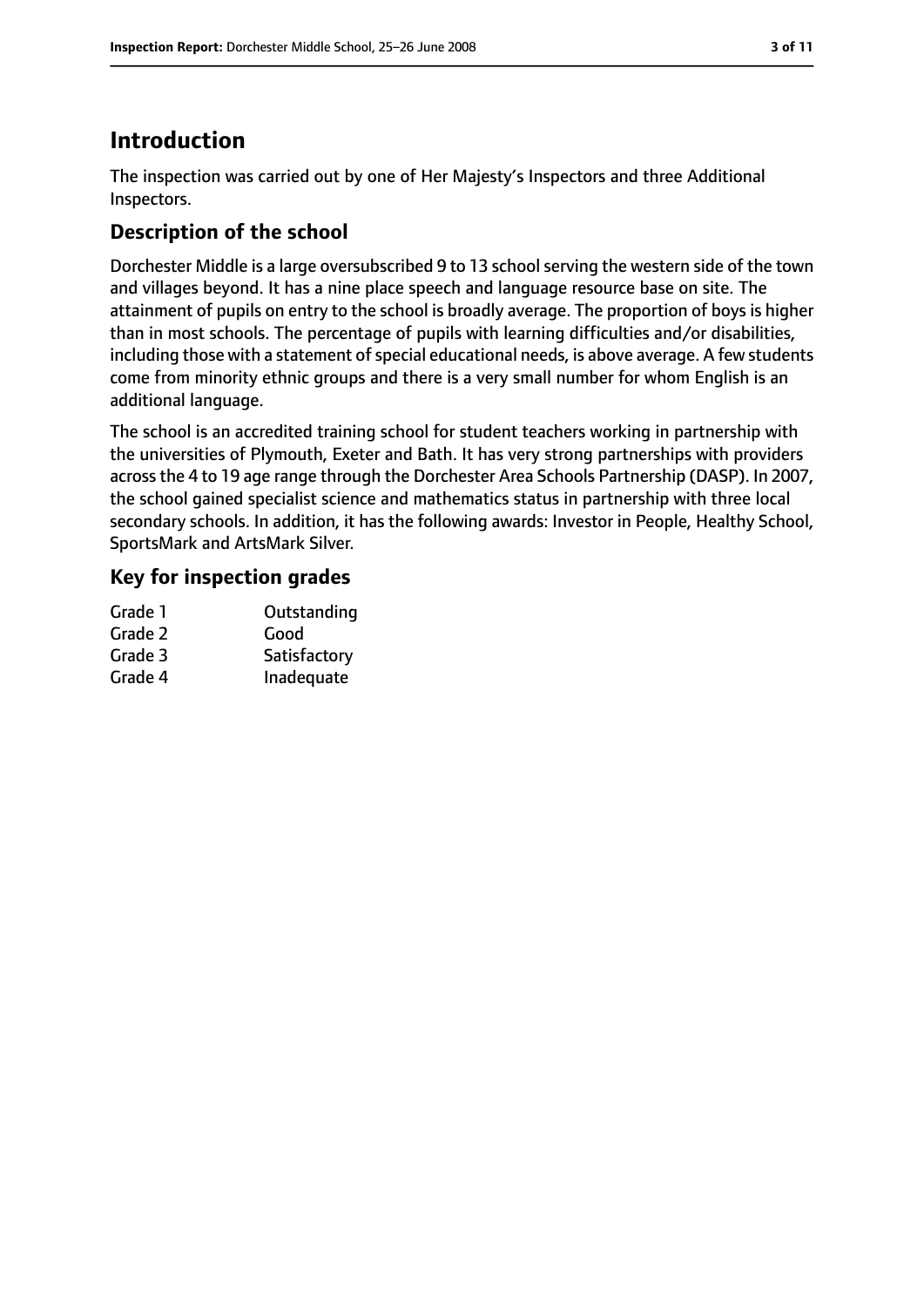## **Overall effectiveness of the school**

#### **Grade: 2**

Dorchester Middle School is a good school. It has many outstanding features. Parents and pupils speak very positively about the care and support provided in all aspects of life at the school. The headteacher is rightly held in very high regard by parents and pupils. In a typical example of parental views, one parent wrote, 'Both of my children have enjoyed their years at DMS. They have matured, broadened their horizons and have been prepared for their transition to their next school in a consistent manner. Whilst looking forward to their move next year, they will both miss DMS where they themselves have felt valued, as well as valuing their teachers and indeed the whole school's input into their education.'

The headteacher has created a very strong leadership team with a clear focus on raising standards, achievement and care for all in the school community. Governors are highly effective with a very secure knowledge of the work of the school and areas for development. The commitment to continuous improvement is supported by effective structures for planning, management and monitoring. These strengths in leadership, together with the school's accurate self-evaluation, demonstrate excellent capacity for improvement. The value placed on all members of staff has created effective teamwork and, because of this, the school has a real sense of working as a community.

Standards are above average. Achievement is good overall and excellent in mathematics. The standards achieved at the end of Year 6 are above average with strong performance at the higher levels, but the school rightly recognises the need to continue to target groups at risk of underachievement. Pupils undertake a shortened Key Stage 3 curriculum in core subjects and take the statutory assessments at the end of their time at the school in Year 8, rather than Year 9. Results are good overall, but weaker in science in which progress is relatively slower and this is recognised by the school. From their average starting points when they enter the school, pupils make good progress overall and the school is aware of weaknesses in subjects. Overall, achievement and standards are good but fall short of being exemplary in some significant elements which would lead to a judgement of outstanding for this aspect.

Teaching is good overall but in some lessons pupils' progress is slowed by the lack of opportunities to develop and use independent learning skills which would take understanding further. Pupils with learning difficulties and/or disabilities are supported outstandingly well and the commitment to inclusion is a cornerstone of the school's ethos. The speech and language base is very much part of the school. Parents greatly appreciate the care given to pupils who have special needs. One wrote, 'The school's commitment to inclusion and the supportive environment is exceptional.' Staff should be proud of their work with pupils who have special needs.

The school's highly effective care, guidance and support provide very well for pupils' personal development and well-being. Pupils are polite and thoughtful, and relationships are excellent. They feel safe in school and understand their rights and responsibilities in an environment that is fair and supportive. A highly effective curriculum provides excellent opportunities for pupils, with excellent links with partner schools. The school's specialism is developing the curriculum further and supporting improvements in science.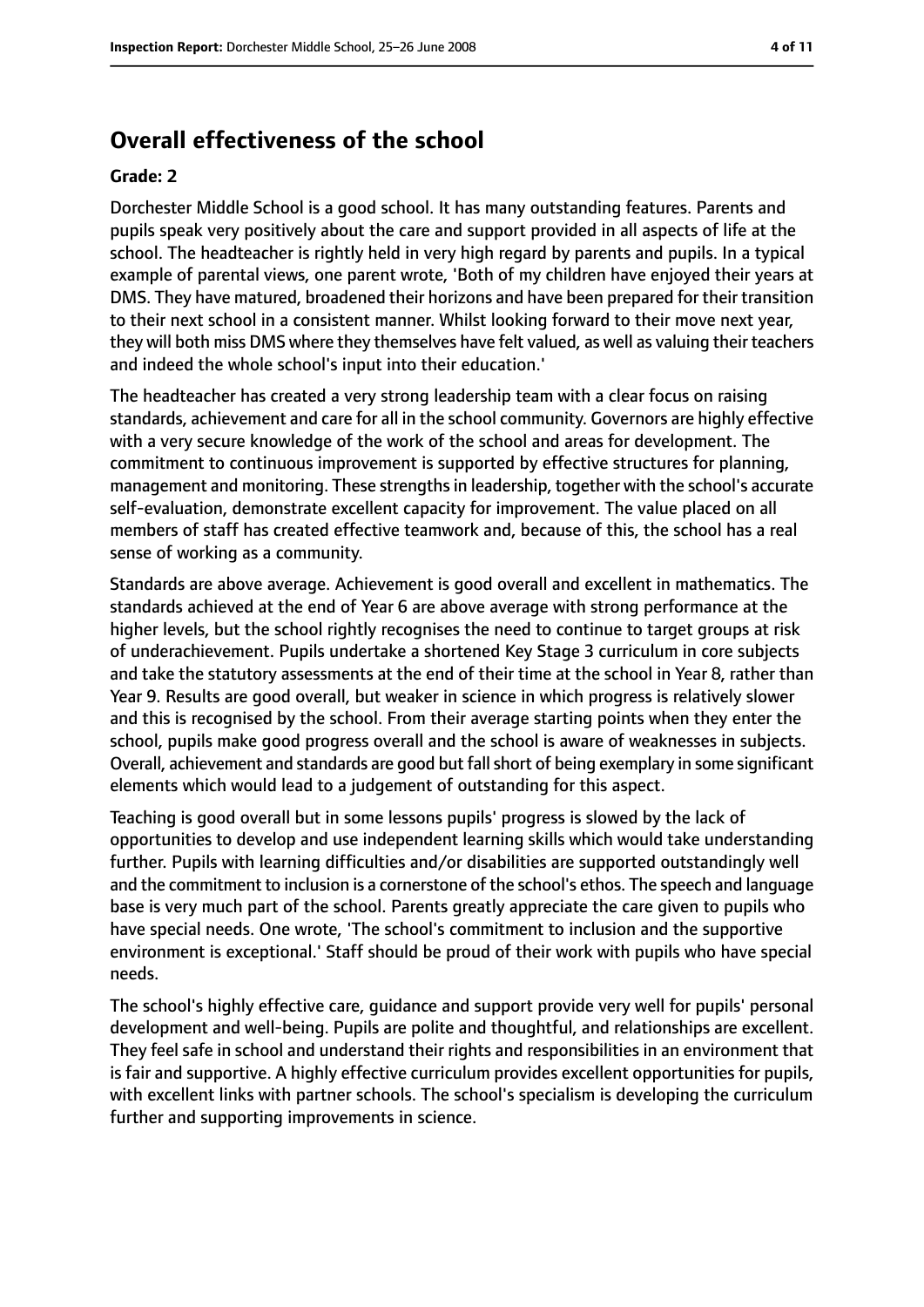## **Effectiveness of the Foundation Stage**

#### **Grade: 9**

## **What the school should do to improve further**

- Improve pupils' progress and raise attainment in science by the end of Year 8.
- Embed strategies for the development of independent learning skills.

## **Achievement and standards**

#### **Grade: 2**

Standards are above average and achievement is good which is in line with the school's self-evaluation. Pupils start school with attainment and skills that are broadly average, make good progress in Years 5 and 6, and build on this to achieve well by the end of Year 8. Standards at Key Stage 2 have been above average for the three years to 2007, but the school recognises the challenge to increase the proportion of pupils achieving the expected level in English and mathematics. Effective procedures are in place to target groups at risk of underachievement. In the last national assessments pupils performed strongly at the higher levels in English and science.

The shortened curriculum in English, mathematics, science and information and communication technology (ICT) in Key Stage 3 has meant that the pupils have undertaken the statutory assessments early at the end of Year 8, rather than Year 9, for the last three years. Results in 2007 show that attainment at the expected levels in English, mathematics and science is above average. Attainment at the higher levels in mathematics is well above average, but pupils did less well at these levels in English and particularly science. Overall, attainment in science has been declining over the last three years. Progress is better in mathematics and English than science. The school is taking action to raise achievement in science at Years 7 and 8 and this is linked well to the school's specialist status programme.

Pupils with learning difficulties and/or disabilities make excellent progress, particularly those at school action because of the effective early identification of their needs and introduction of support programmes. Very effective support from the speech and language base enables pupils to achieve their potential and play a full part in the life of the school.

# **Personal development and well-being**

## **Grade: 1**

Personal development and well-being are outstanding. There is a sense of pride and involvement from all pupils in the school and they demonstrate a mature attitude and approach to others. Pupils' understanding of spiritual, moral, social and cultural issues is well developed through lessons, outside speakers and activities, support for local and national charities, and through vibrant displays of pupils' work. One of the school's strengths is the caring ethos and pupils respond very positively to this.

Both the school council and the extended DASP council play a significant part in the improvement of school life. For instance, pupils have succeeded in getting the school to set up a recycling scheme, in improving conditions in the toilets, and have played a part in developing the rewards system. Pupils feel safe and secure in school and the school is highly inclusive. Year 7 pupils play a very effective part through the buddy system in helping younger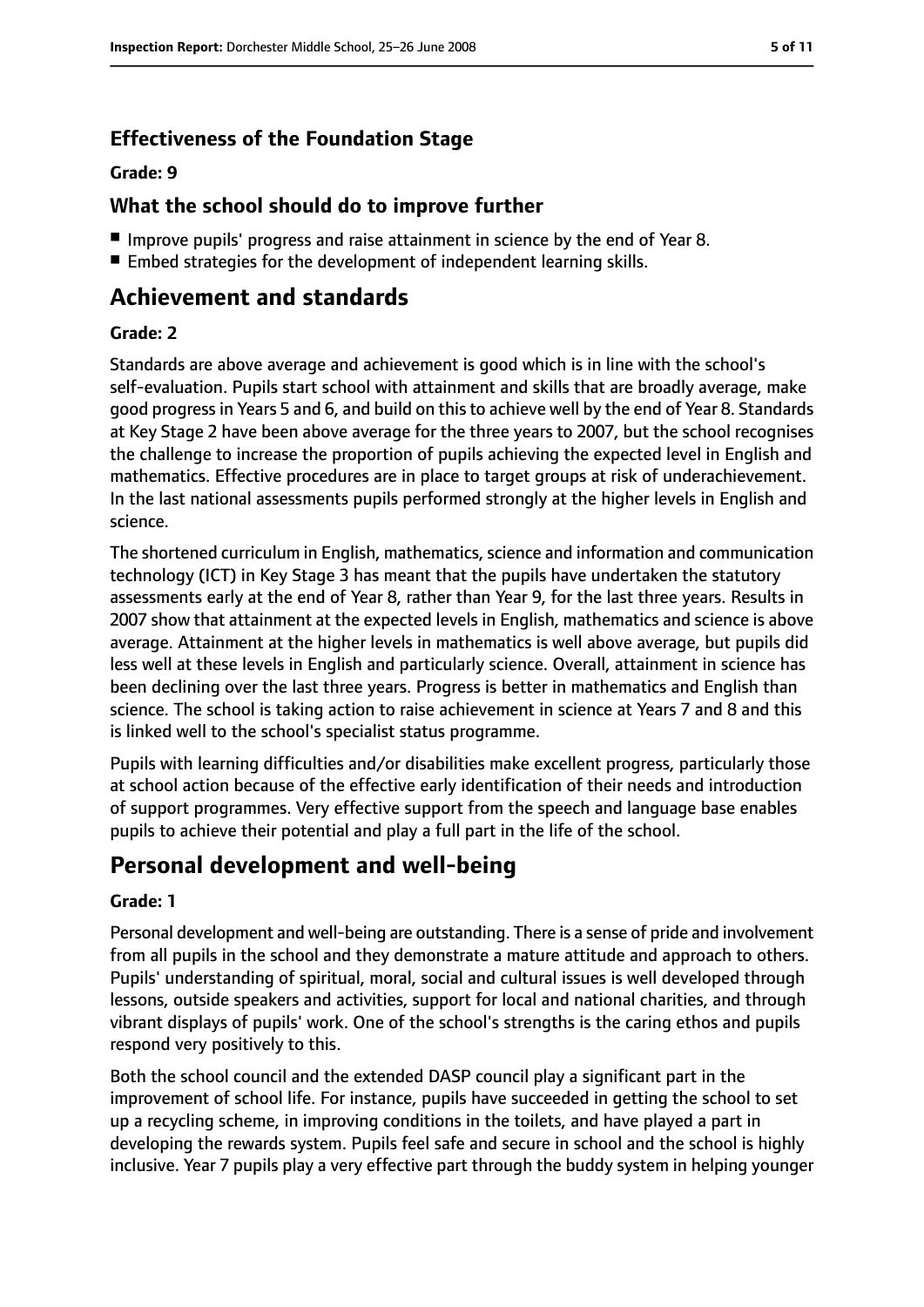pupils to settle into school life. Pupils feel that teachers support them well. One pupil said, 'Teachers are as good as they can be.'

Pupils develop healthy lifestyles and demonstrate that they know the benefits of regular exercise. There is a high involvement in sports and physical activities. Behaviour in classrooms and around the school site is excellent with pupils demonstrating concern and respect for others. Attendance is good, with steps in place to ensure that absence continues to fall.

# **Quality of provision**

## **Teaching and learning**

#### **Grade: 2**

Most lessons seen were good with a minority of satisfactory lessons. A small number of outstanding lessons were observed and no lessons were unsatisfactory. The school has a rigorous system for monitoring the quality of lessons and the school's judgements on teaching are broadly in agreement with those made by the inspection team.

In all lessons there are good relationships fostered by the care and skill of the teachers. In the best lessons teachers use incisive questioning to develop pupils' higher thinking skills and the onus is put on the pupils to take responsibility for their learning. The teachers set a good pace and provide a variety of interesting learning activities, well matched to the needs of the pupils. Pupils engage readily with these tasks, are well motivated, and well behaved. As a result of these strengths in the most effective lessons, pupils' progress is good and sometimes outstanding.

However, in a significant proportion of lessons there is excessive teacher direction with the result that pupils are not given the opportunity to develop their independent learning skills. In some less successful lessons, the time is not used productively and tasks do not stretch pupils sufficiently. In most lessons, ICT is used effectively to improve the learning experience for pupils. Assessment of pupils is through formal tests and informal in-class activities. In some lessons pupils assess themselves or their peers so as to have a clearer idea of what they need to do to improve their work. Teaching assistants are used very effectively to increase pupils' progress by enabling pupils to stay engaged and to understand activities.

## **Curriculum and other activities**

#### **Grade: 1**

The school provides a vibrant curriculum that engages pupils and meets their individual learning needs. Enhanced funding as a result of specialist status has been used wisely. Extra teachers, for example in mathematics, have led to smaller classes contributing to impressive results for older pupils. Links with partner schools are outstanding, ensuring continuity in the curriculum as pupils move through the schools. This is a highly inclusive school that embraces pupils of all abilities and adapts the curriculum accordingly. Gifted and talented pupils meet with similar pupils from other schools. Those with learning difficulties are supported in class, taught in small groups, or use the excellent resources in the speech and language base. Pupils with physical disabilities or who are not yet fluent in English are enabled full accessto the curriculum.

Exciting and imaginative enrichment activities, such as trips to France or Tudor theme weeks, enthuse pupils and contribute positively to their personal development. Wide ranging extra-curricular activities, including sport, are very well attended. Parents appreciate these opportunities for their children. The contribution of visitors, such as the school nurse and police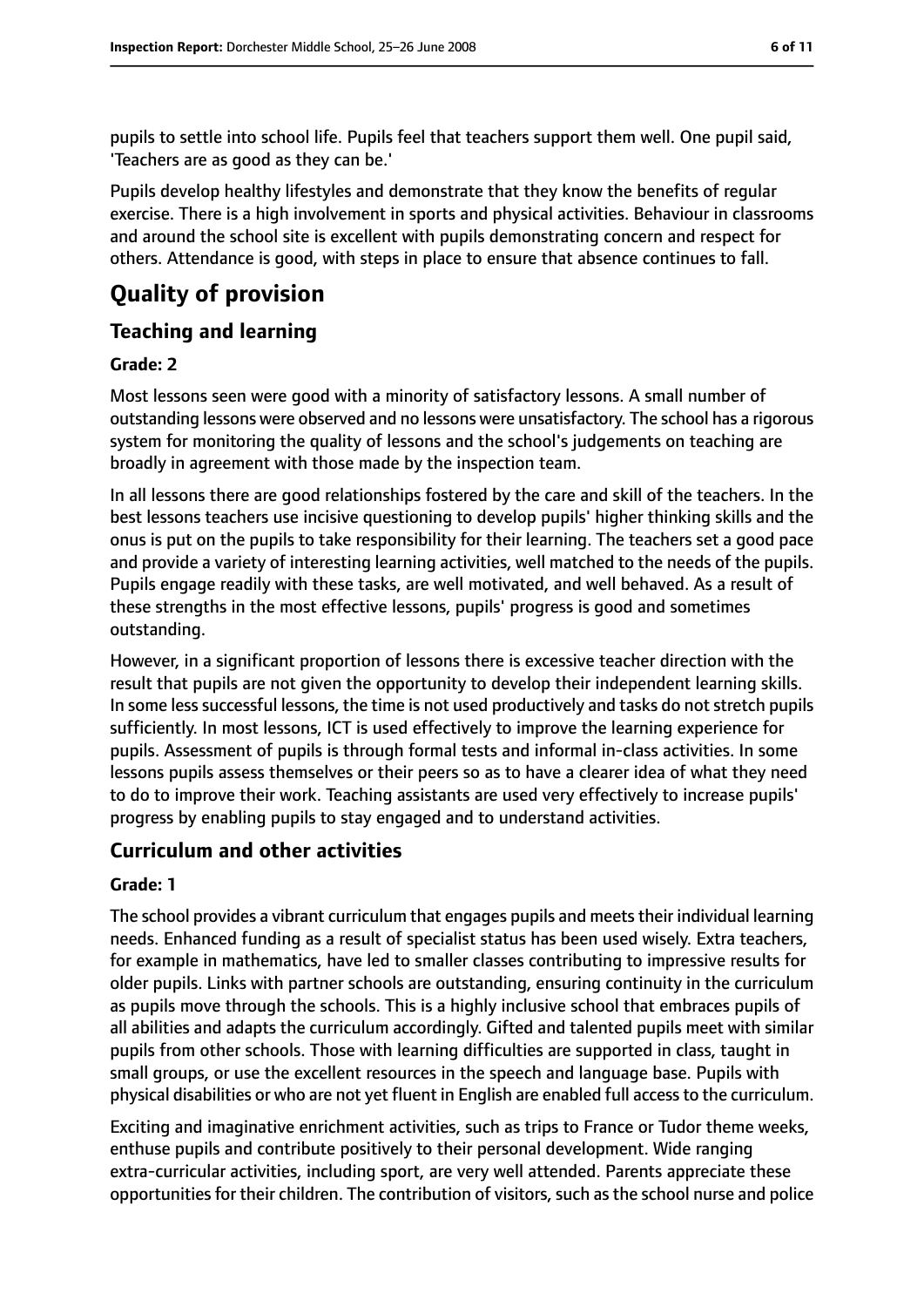officers, helps pupils explore relationships and gain understanding of how to keep themselves safe. The school is now rightly planning for new local and national initiatives in the curriculum.

## **Care, guidance and support**

#### **Grade: 1**

The care, guidance and support that the school provides for all its pupils is exemplary. Staff know the pupils in the school very well and are adept at offering their support in both personal and academic areas. Pupils say that staff always have time to give them and trust staff when dealing with any concerns. Staff liaise closely with parents or carers and outside agencies to ensure that all pupils' needs are met. Consequently, pupils with learning difficulties and/or disabilities often make excellent progress.

The school has developed robust systems to monitor the progress of all groups of pupils and to ensure that intervention is aimed at those who most need support. The use of teaching assistants in supporting those with additional needs is often outstanding, with skilled use of questioning and support leading to pupils increasing their self esteem and motivation. Pupils understand the level at which they are working and what they need to do to make progress in lessons.

Child protection and safeguarding procedures are well established and reflect much best practice. Health and safety matters and risk assessments are well organised and regularly reviewed, especially for vulnerable groups. The school has excellent links with both its feeder and upper schools, providing seamless transition for pupils.

# **Leadership and management**

#### **Grade: 1**

The outstanding leadership of the headteacher is complemented by a very strong senior management team which has been expanded and restructured recently. The members work together cohesively to secure quality in all aspects of the school's work but with a clear focus on raising academic standards as well as ensuring the provision of a high quality of care. A robust and comprehensive system for monitoring pupils' attainment has been established which enables underperformance to be identified and appropriate action taken. The role of middle managers is clearly defined and managers are held accountable for pupils' progress in their subjects. Overall, they have a good grasp of the strengths and areas for development in their subjects and are well supported by the senior team and other middle managers. There is a culture of self-evaluation in the school and all staff contribute to this process. Accurate self-evaluation leads to actions which are monitored for impact, although in some areas this impact is yet to be seen fully.

The governing body is highly effective, providing a good balance of challenge and support for the school. The chair of governors is energetic and knows the school well and the various committees are proactive and effective. Specialist school status is beginning to have a significant impact in raising standards in mathematics and science.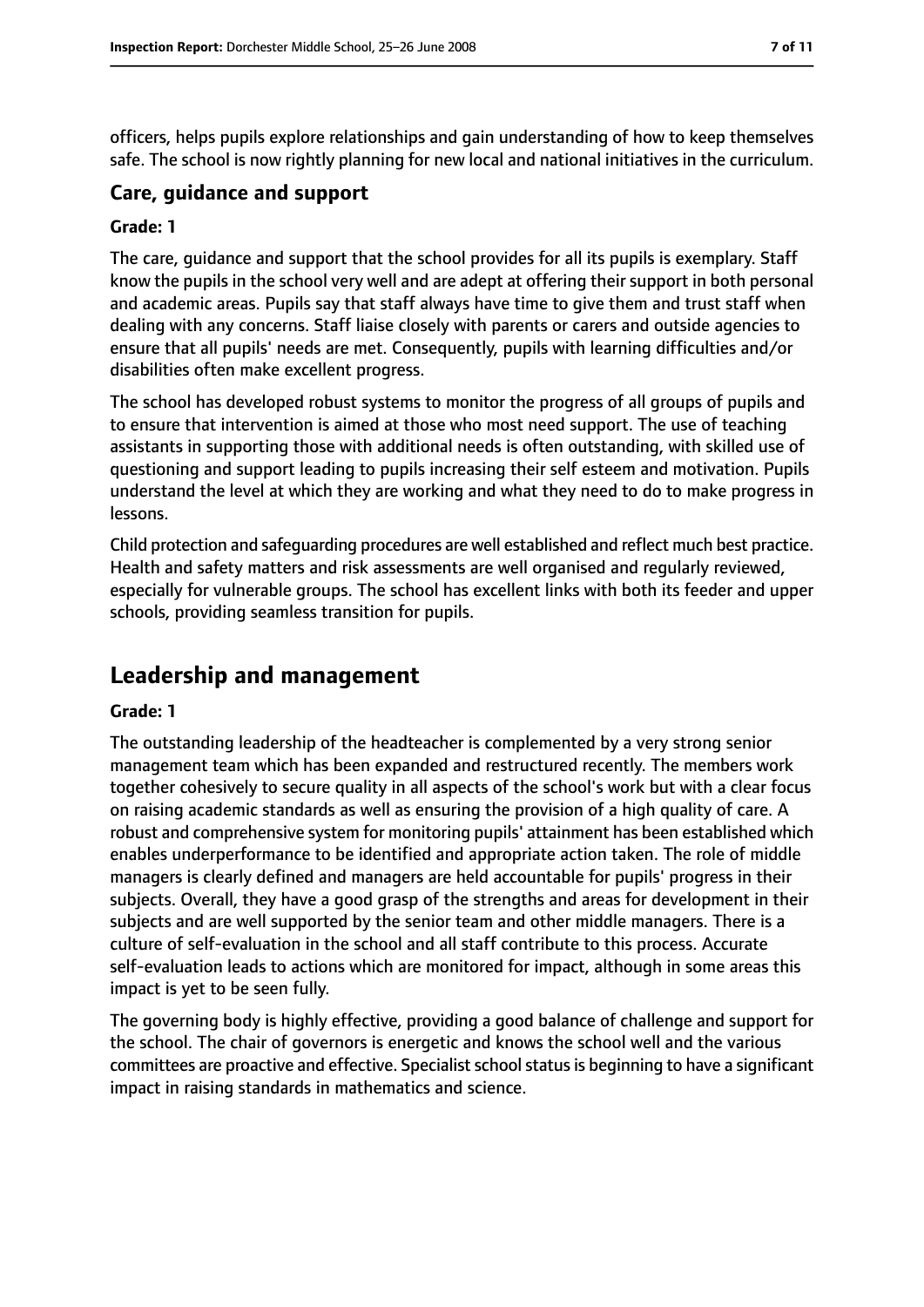**Any complaints about the inspection or the report should be made following the procedures set out in the guidance 'Complaints about school inspection', which is available from Ofsted's website: www.ofsted.gov.uk.**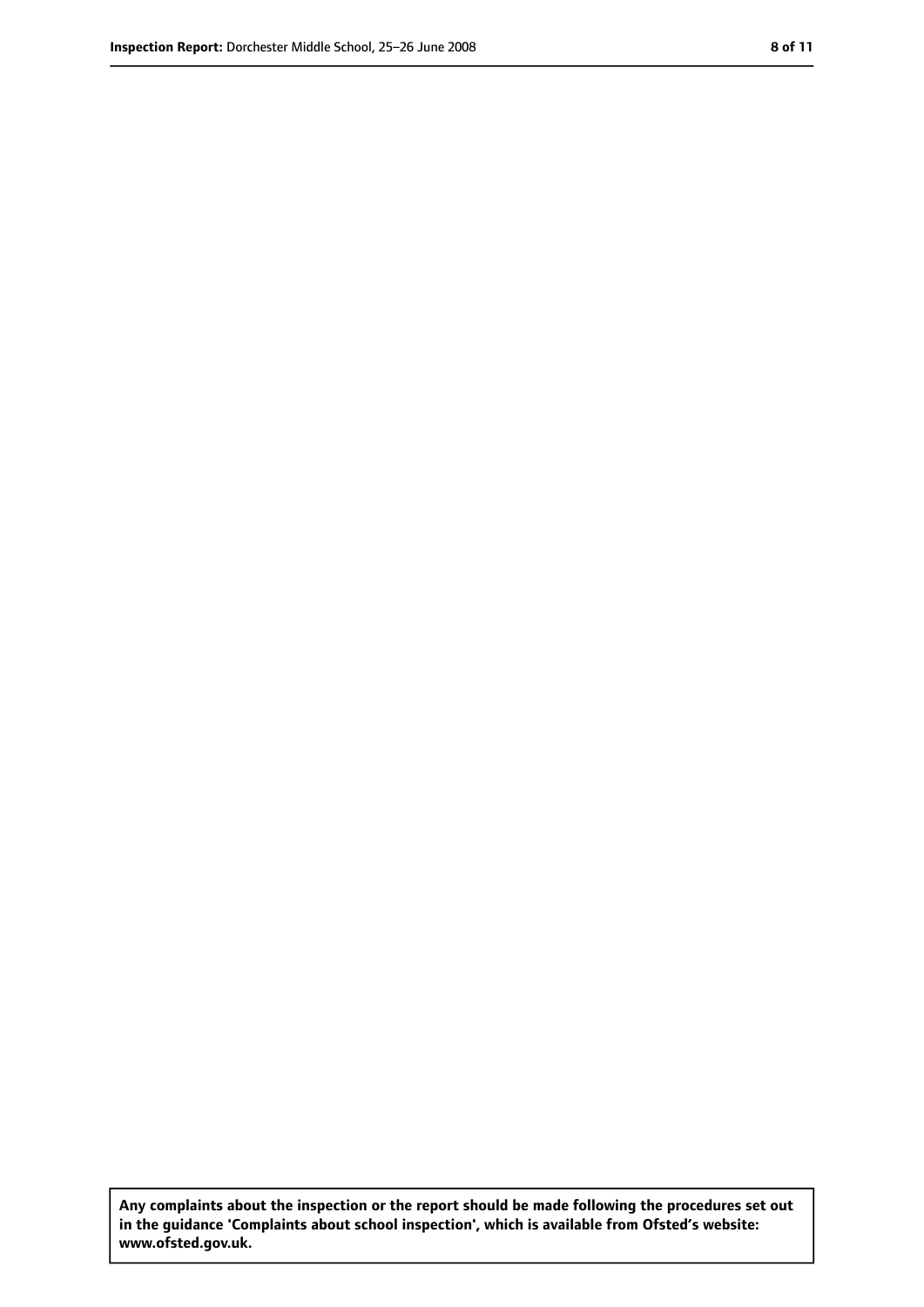#### **Annex A**

# **Inspection judgements**

| $\degree$ Key to judgements: grade 1 is outstanding, grade 2 good, grade 3 satisfactory, and | School         |
|----------------------------------------------------------------------------------------------|----------------|
| arade 4 inadequate                                                                           | <b>Overall</b> |

## **Overall effectiveness**

| How effective, efficient and inclusive is the provision of education, integrated<br>care and any extended services in meeting the needs of learners? |           |
|------------------------------------------------------------------------------------------------------------------------------------------------------|-----------|
| Effective steps have been taken to promote improvement since the last<br>inspection                                                                  | Yes       |
| How well does the school work in partnership with others to promote learners'<br>well-being?                                                         |           |
| The effectiveness of the Foundation Stage                                                                                                            | <b>NA</b> |
| The capacity to make any necessary improvements                                                                                                      |           |

## **Achievement and standards**

| How well do learners achieve?                                                                               |  |
|-------------------------------------------------------------------------------------------------------------|--|
| The standards <sup>1</sup> reached by learners                                                              |  |
| How well learners make progress, taking account of any significant variations between<br>groups of learners |  |
| How well learners with learning difficulties and disabilities make progress                                 |  |

## **Personal development and well-being**

| How good is the overall personal development and well-being of the<br>learners?                                  |  |
|------------------------------------------------------------------------------------------------------------------|--|
| The extent of learners' spiritual, moral, social and cultural development                                        |  |
| The extent to which learners adopt healthy lifestyles                                                            |  |
| The extent to which learners adopt safe practices                                                                |  |
| How well learners enjoy their education                                                                          |  |
| The attendance of learners                                                                                       |  |
| The behaviour of learners                                                                                        |  |
| The extent to which learners make a positive contribution to the community                                       |  |
| How well learners develop workplace and other skills that will contribute to<br>their future economic well-being |  |

## **The quality of provision**

| How effective are teaching and learning in meeting the full range of the<br>learners' needs?          |  |
|-------------------------------------------------------------------------------------------------------|--|
| How well do the curriculum and other activities meet the range of needs<br>and interests of learners? |  |
| How well are learners cared for, quided and supported?                                                |  |

 $^1$  Grade 1 - Exceptionally and consistently high; Grade 2 - Generally above average with none significantly below average; Grade 3 - Broadly average to below average; Grade 4 - Exceptionally low.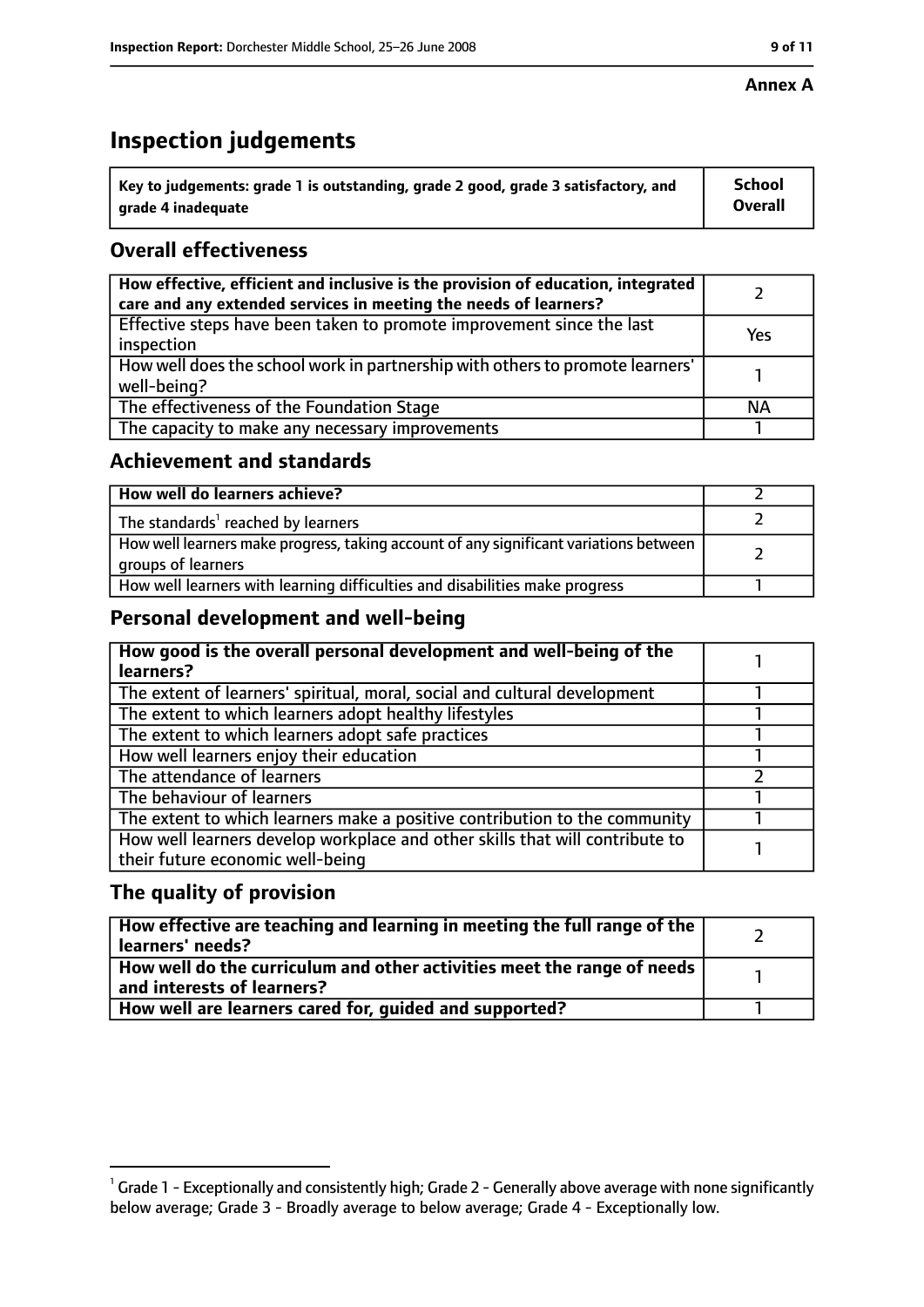# **Annex A**

# **Leadership and management**

| How effective are leadership and management in raising achievement<br>and supporting all learners?                                              |     |
|-------------------------------------------------------------------------------------------------------------------------------------------------|-----|
| How effectively leaders and managers at all levels set clear direction leading<br>to improvement and promote high quality of care and education |     |
| How effectively leaders and managers use challenging targets to raise standards                                                                 |     |
| The effectiveness of the school's self-evaluation                                                                                               |     |
| How well equality of opportunity is promoted and discrimination tackled so<br>that all learners achieve as well as they can                     |     |
| How effectively and efficiently resources, including staff, are deployed to<br>achieve value for money                                          |     |
| The extent to which governors and other supervisory boards discharge their<br>responsibilities                                                  |     |
| Do procedures for safequarding learners meet current government<br>requirements?                                                                | Yes |
| Does this school require special measures?                                                                                                      | No  |
| Does this school require a notice to improve?                                                                                                   | No  |